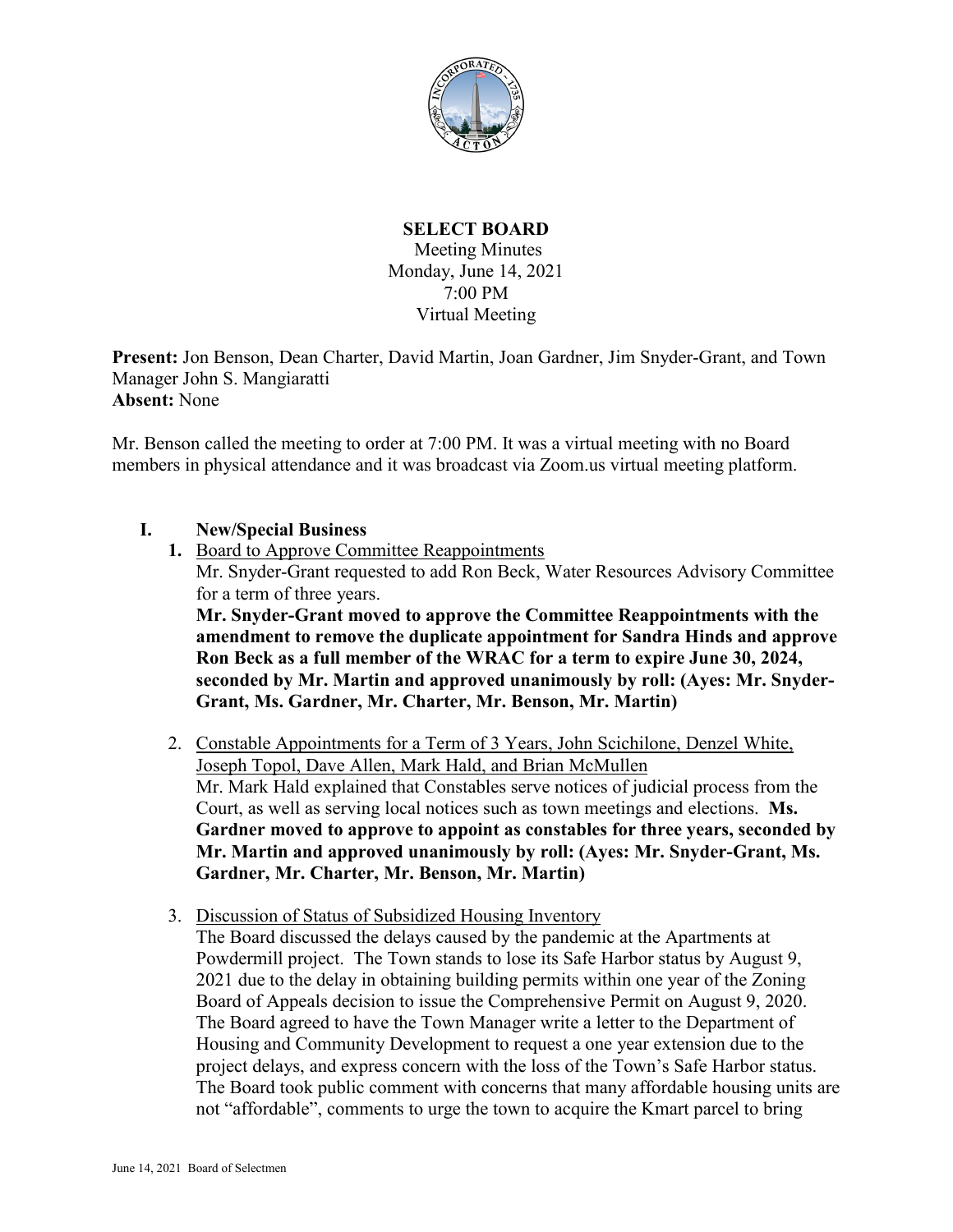

revenue into the town, and work with Acton Community Housing Corporation to achieve more affordable housing.

**Mr. Snyder-Grant moved to have the Town Manager communicate with DHCD to seek an extension of Safe Harbor status based on COVID-related delays, seconded by Ms. Gardner and voted unanimously by roll: (Ayes: Mr. Snyder-Grant, Ms. Gardner, Mr. Charter, Mr. Benson, Mr. Martin)** The Town Manager will draft a letter to DHCD.

4. Discuss Open Meeting Law Complaints, June 9 and 10, 2021 and Delegate Response The Board discussed the recent four additional Open Meeting Law complaints from Steven Ballard of three complaints of improper review and delegation of a response, and one regarding the Chair's updates emailed to Boards and committees. After review, there was consensus that no violations occurred and no further actions are required on the three complaints. Mr. Ballard requested to withdraw the fourth complaint based on a decision from the Office of the Attorney General received today.

**Ms. Gardner moved to request Town Counsel and Town Manager to respond to Mr. Ballard's three Open Meeting Law complaints received on June 9 and 10, 2021 by informing him and the Attorney General's office the Board reviewed the complaints and does not believe any violations occurred, seconded by Mr. Charter and voted unanimously by roll: (Ayes: Mr. Snyder-Grant, Ms. Gardner, Mr. Charter, Mr. Benson, Mr. Martin)**

5. Discuss Transition to In-Person Meetings

The Commonwealth's State of Emergency ends on June 15, 2021 at 12:01 AM, and along with it, allowances for virtual meetings and remote participation. Pending further legislation to extend those provisions, all Town board and committee meetings will need to be in-person. The Board took questions from the public to clarify the Open Meeting Law and remote participation allowing for board and committee members when a quorum is present and not for the public, and would support continuing allowing for remote public participation.

6. Discuss Annual Town Meeting

Mr. Benson praised Assistant Town Manager Mark Hald regarding the production of the Town Meeting warrant and amount of information available. Board members will respond to article questions to which they are assigned should questions arise. Mr. Mangiaratti thanked the Board for the article presentations filmed at Acton TV. All the presentations are available to view on the ActonTV YouTube page and on the Town website at actonma.gov/townmeeting.

Mr. Snyder-Grant read a response to the Board members to be sure it was an appropriate response for articles 18 and 19.